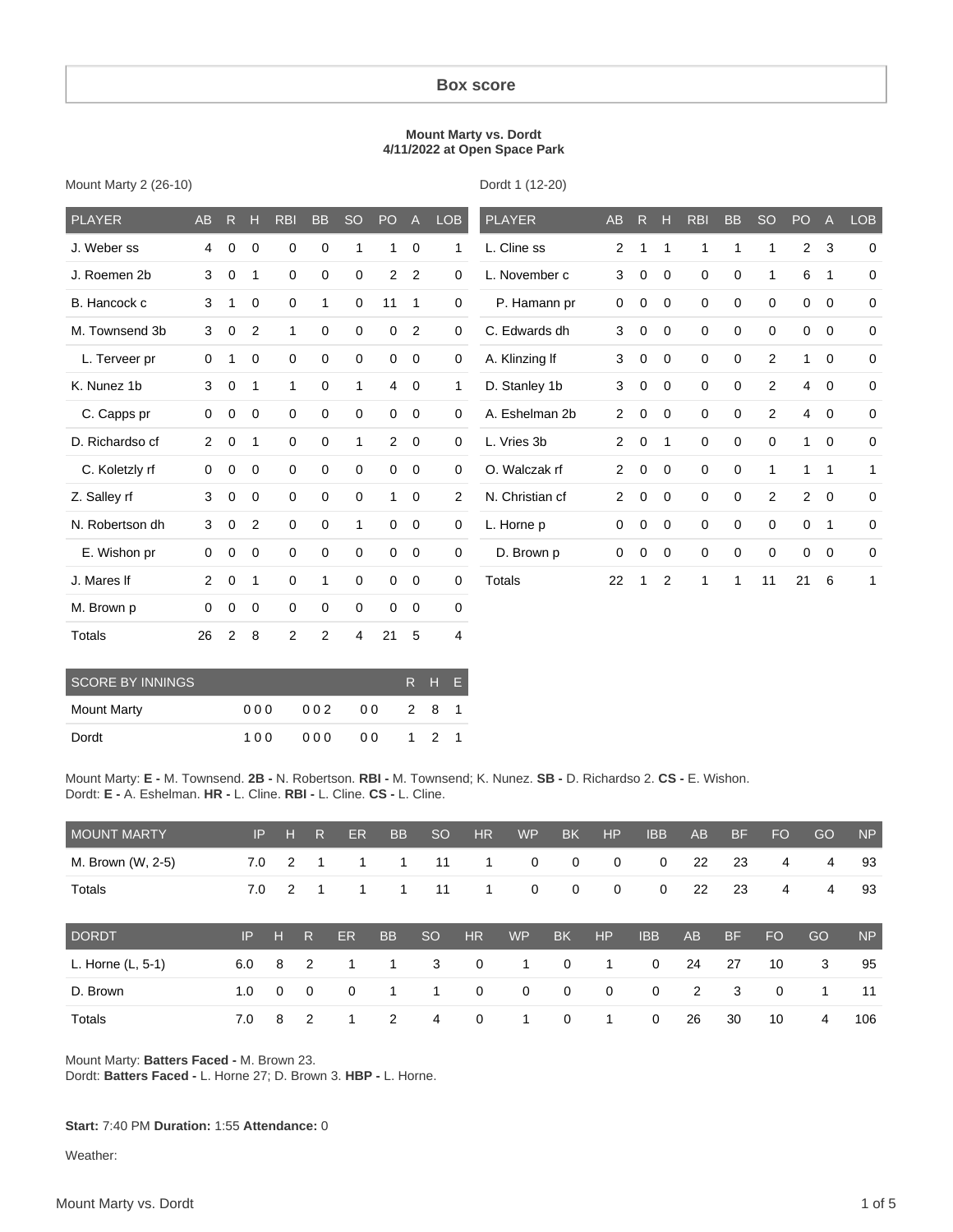# **Scoring Summary**

| <b>INNINGS</b>            | <b>PLAY</b>                                            | $V - H$ |
|---------------------------|--------------------------------------------------------|---------|
| Dordt<br>1st              | L. Cline homered, RBI.                                 | $0 - 1$ |
| <b>Mount Marty</b><br>6th | M. Townsend singled, RBI; B. Hancock scored, unearned. | 1 - 1   |
| <b>Mount Marty</b><br>6th | K. Nunez singled, RBI; L. Terveer scored.              | $2 - 1$ |

**All Plays**

#### **Mount Marty Top of 1st Inning**

J. Weber popped up to ss. (1 out)

J. Roemen popped up to 2b. (2 out)

B. Hancock flied out to rf. (3 out)

**Inning Summary: 0 Runs , 0 Hits , 0 Errors , 0 LOB**

### **Dordt Bottom of 1st Inning**

**L. Cline homered, RBI.**

L. November reached first on an error by 3b.

P. Hamann pinch ran for L. November.

C. Edwards grounded into double play 3b to 2b to 1b; P. Hamann out on the play. (2 out)

A. Klinzing struck out looking. (3 out)

**Inning Summary: 1 Runs , 1 Hits , 1 Errors , 0 LOB**

# **Mount Marty Top of 2nd Inning**

L. November to c for P. Hamann.

M. Townsend flied out to cf. (1 out)

K. Nunez struck out swinging. (2 out)

D. Richardso struck out swinging. (3 out)

**Inning Summary: 0 Runs , 0 Hits , 0 Errors , 0 LOB**

## **Dordt Bottom of 2nd Inning**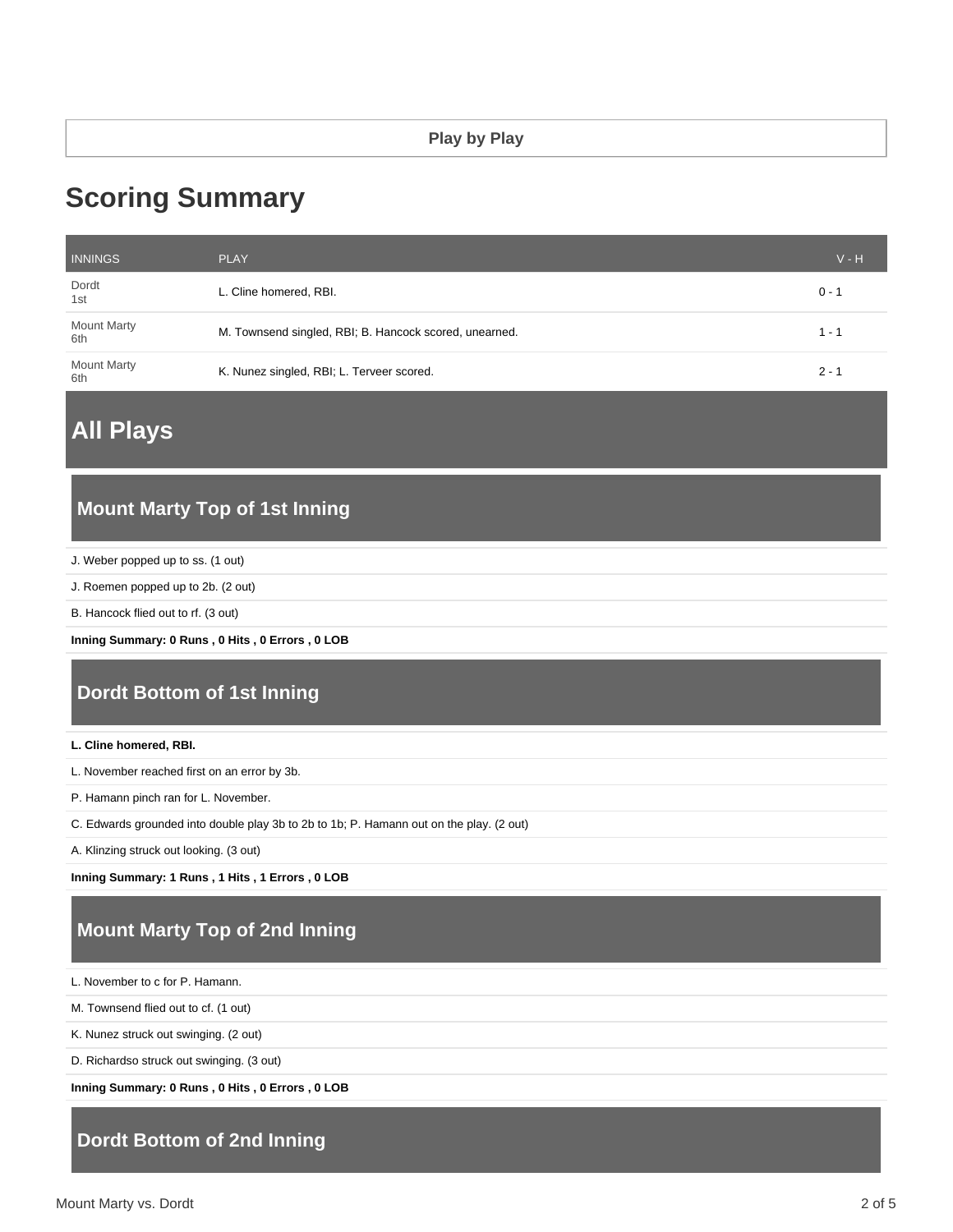D. Stanley struck out looking. (1 out)

A. Eshelman struck out looking. (2 out)

L. Vries singled up the middle.

O. Walczak grounded out to 2b. (3 out)

**Inning Summary: 0 Runs , 1 Hits , 0 Errors , 1 LOB**

### **Mount Marty Top of 3rd Inning**

Z. Salley lined out to 2b. (1 out)

N. Robertson doubled to center field.

J. Mares popped up to 2b. (2 out)

J. Weber grounded out to ss. (3 out)

**Inning Summary: 0 Runs , 1 Hits , 0 Errors , 1 LOB**

#### **Dordt Bottom of 3rd Inning**

N. Christian struck out swinging, out at first c unassisted. (1 out)

L. Cline walked.

L. November popped up to 2b. (2 out)

L. Cline out at second c to ss, caught stealing. (3 out)

**Inning Summary: 0 Runs , 0 Hits , 0 Errors , 1 LOB**

### **Mount Marty Top of 4th Inning**

J. Roemen singled to second base.

B. Hancock popped up to 2b. (1 out)

M. Townsend singled; J. Roemen advanced to third, out at home rf to ss to c. (2 out)

K. Nunez flied out to lf. (3 out)

**Inning Summary: 0 Runs , 2 Hits , 0 Errors , 1 LOB**

#### **Dordt Bottom of 4th Inning**

C. Edwards flied out to cf. (1 out)

A. Klinzing flied out to cf. (2 out)

D. Stanley grounded out to 3b. (3 out)

**Inning Summary: 0 Runs , 0 Hits , 0 Errors , 0 LOB**

## **Mount Marty Top of 5th Inning**

D. Richardso singled to shortstop.

```
D. Richardso stole second.
```
Z. Salley flied out to cf. (1 out)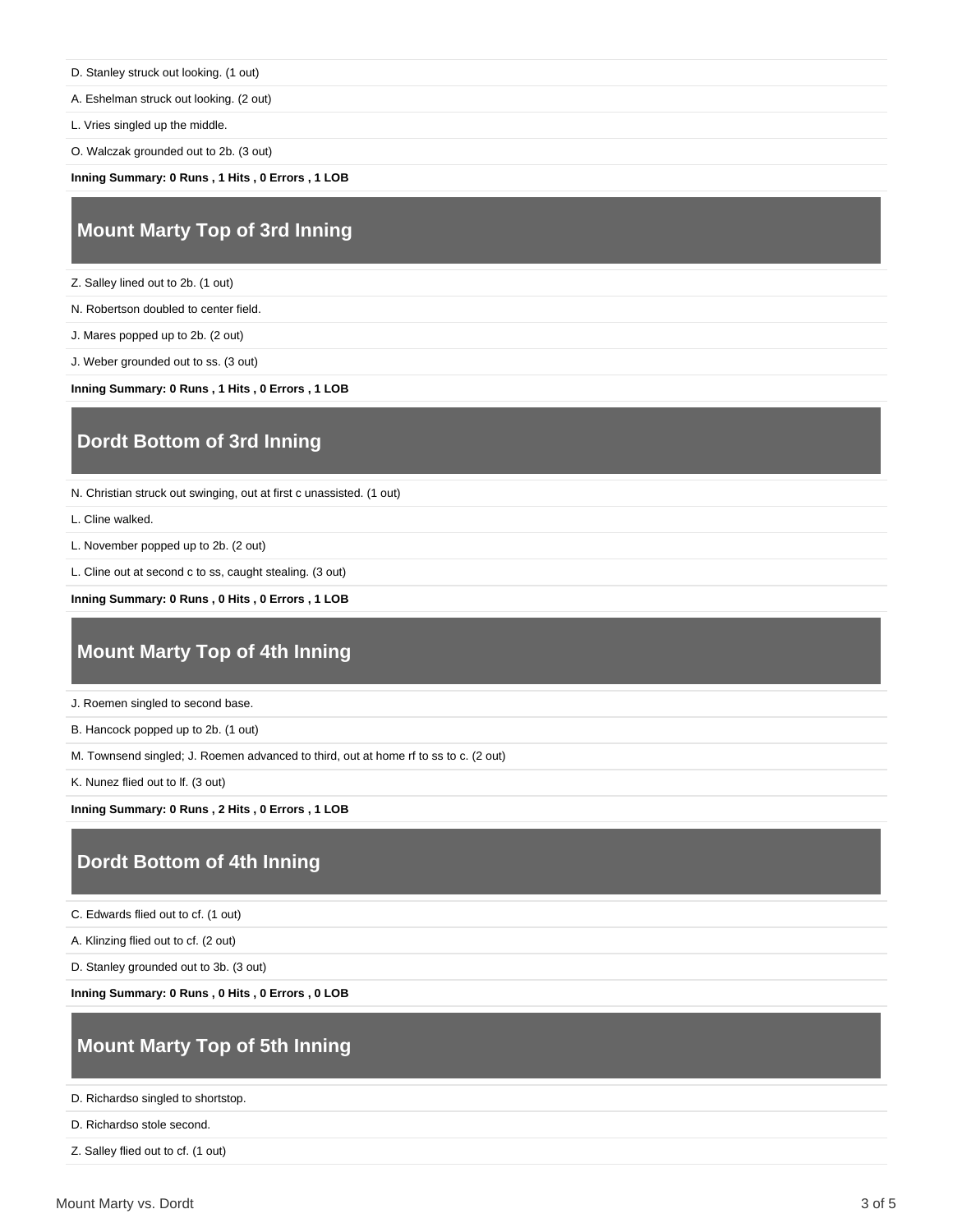N. Robertson struck out swinging; D. Richardso stole third. (2 out)

J. Mares walked; D. Richardso out at third c to 3b, picked off. (3 out)

**Inning Summary: 0 Runs , 1 Hits , 0 Errors , 1 LOB**

## **Dordt Bottom of 5th Inning**

A. Eshelman struck out swinging. (1 out)

L. Vries grounded out to 1b unassisted. (2 out)

O. Walczak struck out swinging. (3 out)

**Inning Summary: 0 Runs , 0 Hits , 0 Errors , 0 LOB**

# **Mount Marty Top of 6th Inning**

J. Weber reached first on an error by 2b.

J. Roemen grounded out to ss, SAC; J. Weber advanced to second. (1 out)

B. Hancock reached on a fielder's choice; J. Weber out at third p to ss. (2 out)

B. Hancock advanced to second on a wild pitch.

**M. Townsend singled, RBI; B. Hancock scored, unearned.**

L. Terveer pinch ran for M. Townsend.

**K. Nunez singled, RBI; L. Terveer scored.**

C. Capps pinch ran for K. Nunez.

D. Richardso hit by pitch; C. Capps advanced to second.

C. Koletzly pinch ran for D. Richardso.

Z. Salley fouled out to 1b. (3 out)

**Inning Summary: 2 Runs , 2 Hits , 1 Errors , 2 LOB**

### **Dordt Bottom of 6th Inning**

M. Townsend to 3b for L. Terveer.

K. Nunez to 1b for C. Capps.

C. Koletzly to rf.

Z. Salley to cf.

N. Christian struck out looking. (1 out)

L. Cline struck out swinging. (2 out)

L. November struck out swinging. (3 out)

**Inning Summary: 0 Runs , 0 Hits , 0 Errors , 0 LOB**

# **Mount Marty Top of 7th Inning**

N. Robertson singled through the right side.

E. Wishon pinch ran for N. Robertson.

J. Mares singled through the left side; E. Wishon advanced to second.

D. Brown to p for L. Horne.